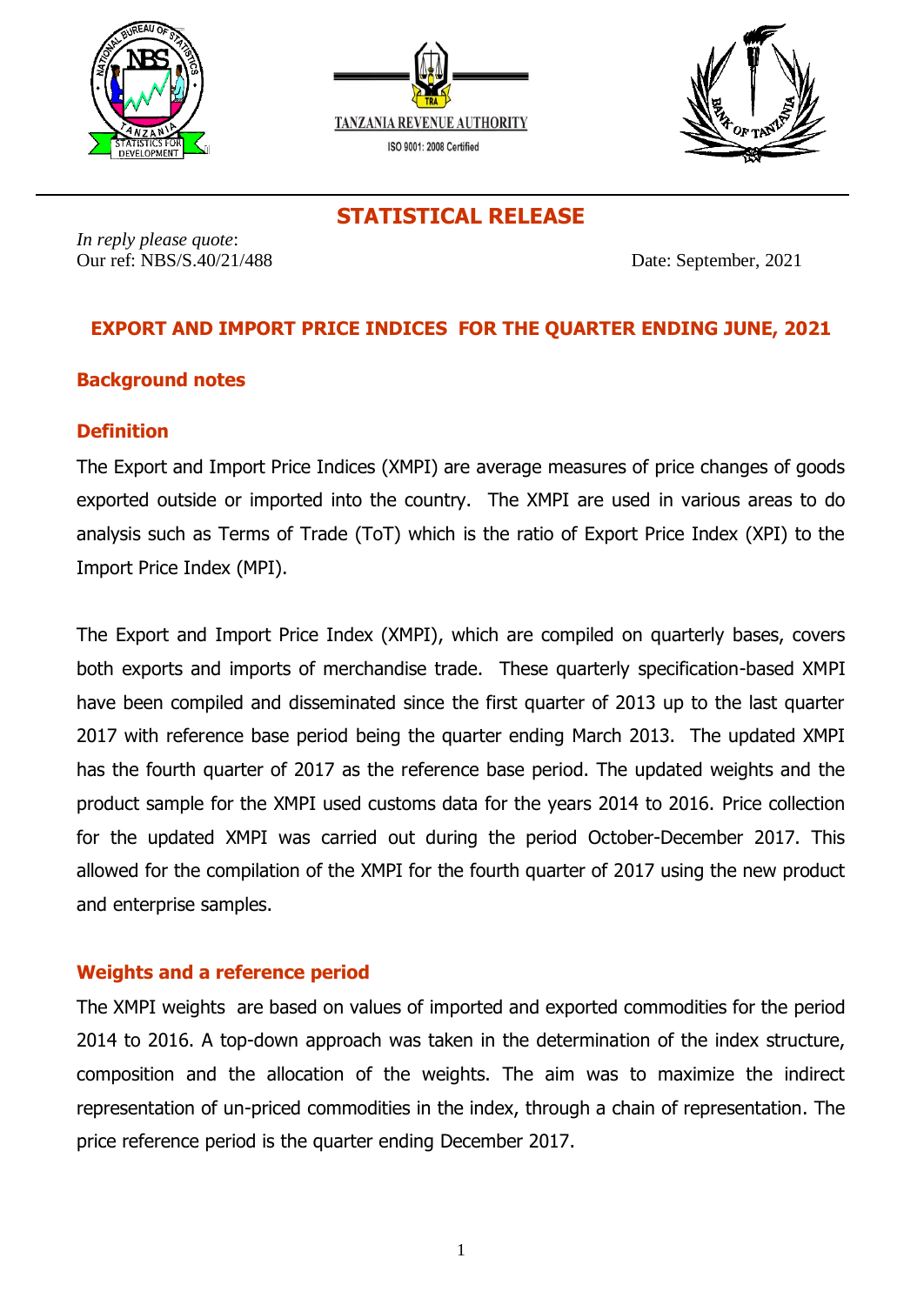### **Product Classification**

The products are classified according to the United Nations Harmonized Commodity Description and Coding System (HS). The HS is an international nomenclature for the classification of products.

#### **Methodology**

**Selection of items**: In the selection of items, a top - down procedure was applied in three steps. First the major 2 digit HS chapters contributing to the total value of imports in terms of the sum of values for the year 2014 to 2016 were selected for direct inclusion in the indices. 14 chapters (2 digit HS codes) were selected for imports and 12 chapters for exports out of 99 chapters representing 80 percent or more depending on the degree of concentration. Secondly, the process was repeated at 4 digit level of HS; 73 items were selected for imports and 19 items were selected for exports. Finally the procedure was repeated at 8 digit level of the HS by selecting 178 items for imports and 23 items for exports. The result of these procedures was the derivation of the structure and composition of the indices.

The XMPI has incorporated a number of methodological improvements including the use of geometric means for compiling elementary index aggregates, the use of an improved index compilation system, and improved procedures for collecting and processing prices. The Laspeyres index formula was used to compute higher level aggregates for the XMPI. **Chart 1** depicts trend of XPI and MPI in the selected quarters.



**Chart 1: Quarterly Export and Import Price Indices (Q4 2017=100).**

Q1=January-March, Q2=April-June, Q3=July-September, Q4=October-December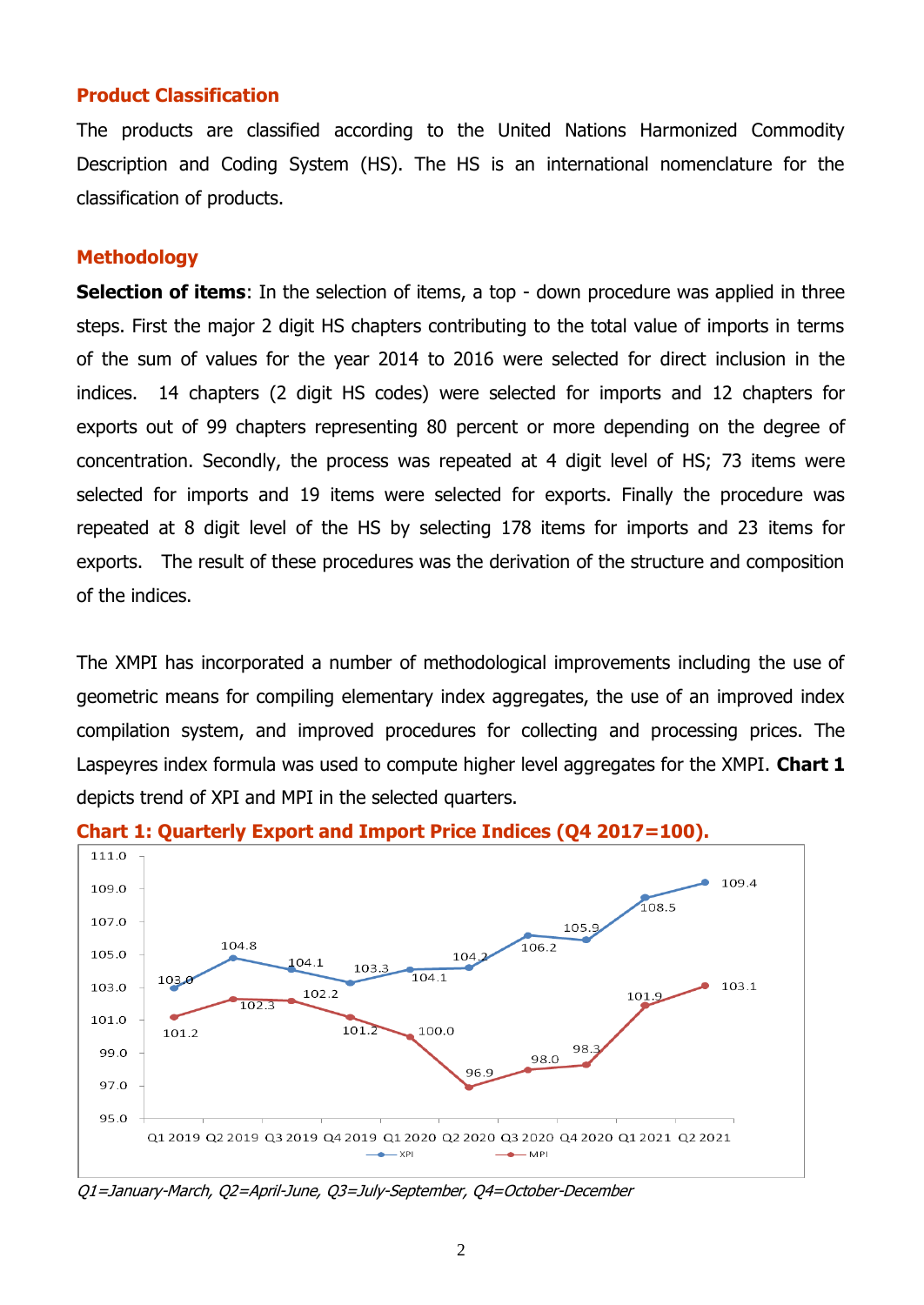# **Export Price Index**

### **Structure of the XPI**

The XPI covers 12 chapters out 99 chapters, namely; (i) Fish and crustacean, mollusk and other aquatic invertebrate, (ii) Edible vegetables and certain roots and tubers, (iii) Edible fruits and nuts, peel of citrus fruit or melons, (iv) Coffee, tea, mate and spices, (v) Oil seed, oleagi fruits; miscellaneous grains, seeds and fruit; industrial or medicinal plants; straw and fodder, (vi) Animal or vegetable fats and oils and their cleavage products; prepared edible fats; animal or vegetable waxes, (vii) Residues & waste from the food industries; prepared animal fodder, (viii) Tobacco and manufactured tobacco substitutes, (ix) Cotton, (x) Wadding, felt & nonwoven; yarns; twine, cordage, etc, (xi) Glass and glassware and (xii) Natural/cultured pearls, precious stones and metals, coin, etc. The sample of twelve chapters constitute 80 percent of total value of exports, aggregated from 2014 to 2016.

# **Quarterly Export Price Index**

The overall export price index during the second quarter of 2021 increased slightly by 0.9 percent to 109.4 compared to 108.5 recorded in the first quarter. This development was largely attributed by the increase in world market prices of frozen fillet and nile perch. Likewise, when compared to the corresponding quarter of 2020 the export price index increased by 5.0 percent (**Table1**).

| <b>HS</b><br><b>Code</b> | <b>Description</b>                                | Weight | Q2 2020 | Q <sub>3</sub><br>2020 |       | Q4 2020 Q1 2021 |       | % Change<br>Q2 2021 Previous<br><b>Quarter</b> | % Change<br>the same<br>quarter las<br>year |
|--------------------------|---------------------------------------------------|--------|---------|------------------------|-------|-----------------|-------|------------------------------------------------|---------------------------------------------|
| <b>Overall</b>           |                                                   | 100    | 104.2   | 106.2                  | 105.9 | 108.5           | 109.4 | 0.9                                            | 5.0                                         |
| 03                       | Fish & crustacean, mollusc & other aquatic ir     | 6.2    | 95.2    | 94.3                   | 95.0  | 97.8            | 111.8 | 14.4                                           | 17.4                                        |
| 07                       | Edible vegetables and certain roots and tube      | 11.4   | 106.7   | 109.2                  | 109.3 | 107.0           | 106.3 | $-0.6$                                         | $-0.4$                                      |
| 08                       | Edible fruit and nuts; peel of citrus fruit or m  | 17.4   | 72.0    | 72.2                   | 70.5  | 68.7            | 68.7  | 0.0                                            | $-4.6$                                      |
| 09                       | Coffee, tea, mate and spices                      | 4.3    | 86.1    | 94.6                   | 94.5  | 104.9           | 104.6 | $-0.3$                                         | 21.5                                        |
| 12                       | Oil seed, oleagi fruits; miscell grain, seed, fru | 4.2    | 136.3   | 136.7                  | 136.7 | 136.7           | 126.2 | $-7.7$                                         | $-7.4$                                      |
| 15                       | Animal/veg fats & oil & their cleavage produ-     | 7.4    | 109.5   | 109.7                  | 109.7 | 107.9           | 107.9 | 0.0                                            | $-1.4$                                      |
| 23                       | Residues & waste from the food indust; prep       | 6.2    | 99.6    | 97.6                   | 100.2 | 104.8           | 108.8 | 3.8                                            | 9.2                                         |
| 24                       | Tobacco and manufactured tobacco substitu         | 5.9    | 104.1   | 105.4                  | 105.5 | 104.3           | 104.5 | 0.3                                            | 0.4                                         |
| 52                       | Cotton                                            | 1.0    | 101.3   | 106.3                  | 107.6 | 107.8           | 109.8 | 1.9                                            | 8.4                                         |
| 56                       | Wadding, felt & nonwoven; yarns; twine, cor       | 4.9    | 103.6   | 103.7                  | 100.1 | 106.9           | 107.3 | 0.3                                            | 3.6                                         |
| 70                       | Glass and glassware                               | 2.2    | 110.1   | 110.9                  | 108.5 | 117.0           | 118.3 | 1.1                                            | 7.5                                         |
| 71                       | Natural/cultured pearls, prec stones & metal      | 28.9   | 125.8   | 134.1                  | 133.5 | 137.9           | 138.4 | 0.4                                            | 10.1                                        |

### **Table 1: Quarterly Export Price Indices by Chapter (Q4 2017= 100)**

Q1=January-March, Q2=April-June, Q3=July-September, Q4=October-December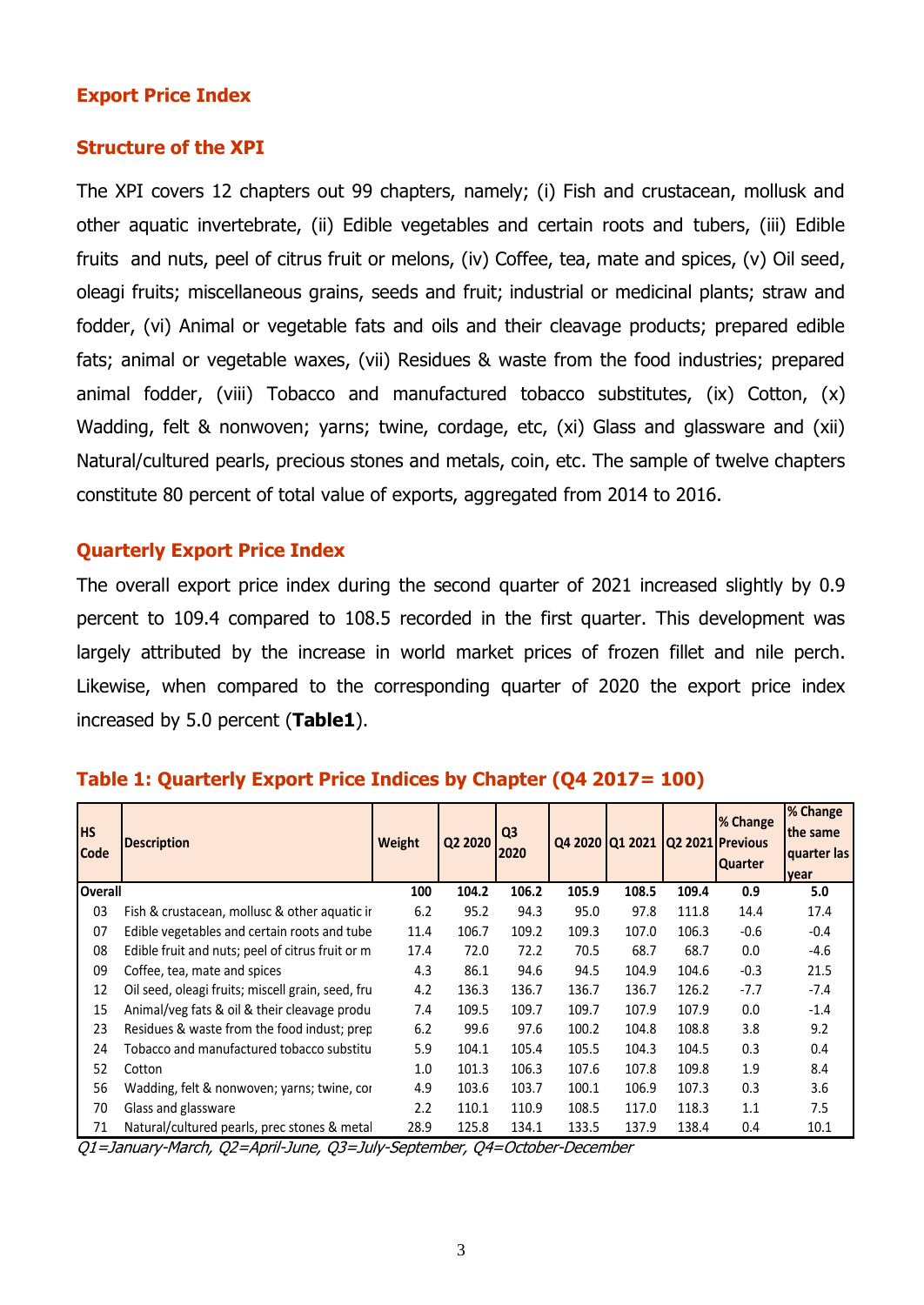### **Sub indices by Chapter**

This section gives detailed analysis on the movements of export price indices by chapter in order to widen the understanding of the sources of changes.

### **Chapter 03: Fish and crustacean, mollusk and other aquatic invertebrate**

The index for "Fish and crustacean, mollusk and other aquatic invertebrate" which account for 6.2 percent of the total weight, increased by 14.4 percent in the second quarter of 2021 to 111.8 from 97.8 recorded in the first quarter. The performance was largely attributed by the increase in the prices of frozen fillet and nile perch. Similarly, when compared to the corresponding quarter of 2020 the index increased by 17.4 percent.

### **Chapter 07: Edible vegetables and certain roots and tubers**

This chapter contributed 11.4 percent of the total weight of the exported commodities and the index for this chapter decreased slightly by 0.6 percent to 106.3 in the second quarter of 2021 from 107.0 recorded in the previous quarter, largely attributed by the decrease in the world-market prices of the pigeon peas. Likewise, when compared to the same quarter in the previous year, the index decreased slightly by 0.4 percent.

### **Chapter 08: Edible fruits and nuts, peel of citrus fruit or melons**

The export price index for "Edible fruits and nuts", which accounts for 17.4 percent of the total weight, remained unchanged at 68.7 in the second quarter of 2021. When compared with the same quarter in the previous year, the index has decreased by 4.6 percent.

### **Chapter 09: Coffee, tea, mate and spices**

This chapter contributed 4.3 percent of the total weight of exported commodities. During the first quarter of 2021, the index for "coffee, tea, mate and spices" decreased slightly by 0.3 percent to 104.6 from 104.9 recorded in the first quarter of 2021, largely associated with the world-market prices of tea (Mombasa) in the world market. Nonetheless, when compared to the corresponding quarter of last year, the index increased by 21.5 percent.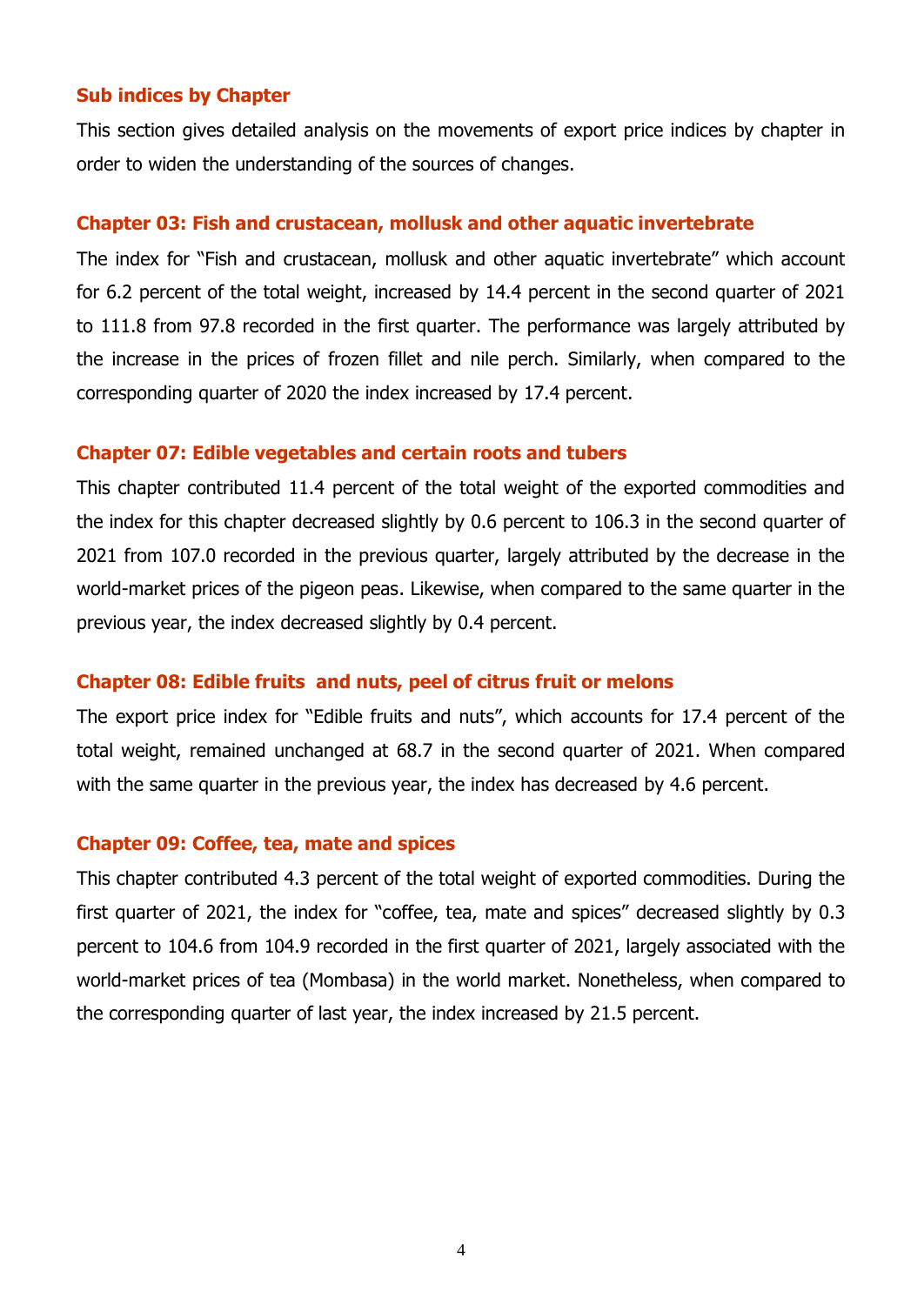# **Chapter 12: Oil seeds and oleaginous fruits; miscellaneous grains, seeds and fruit; industrial or medicinal plants; straw and fodder**

This chapter accounts for 4.2 percent of the total weight. During the first quarter of 2021, the index for "Oil seeds and oleaginous fruits; miscellaneous grains, seeds and fruit; industrial or medicinal plants; straw and fodder" decreased by 7.7 percent to 126.2 from 136.7 recorded in the previous quarter. The performance was largely associated to the decrease in prices of sesame seeds in the world market. Likewise, when compared to the same quarter in the previous year, the index decreased by 7.4 percent.

# **Chapter 15: Animal or vegetable fats and oils and their cleavage products; prepared edible fats; animal or vegetable waxes**

The export price index for "Animal or vegetable fats and oils and their cleavage products; prepared edible fats; animal or vegetable waxes", which accounts for 7.4 percent of the total weight, remained unchanged at 107.9 as recorded in the previous quarter. When compared to the same quarter in the previous year, the index decreased by 1.4 percent.

#### **Chapter 23: Residues & waste from the food industries; prepared animal fodder**

The export price index for "Residues & waste from the food industries; prepared animal fodder", which accounts for 6.2 percent of the total weight, increased by 3.8 percent to 108.8 in the second quarter of 2021 from 104.8 recorded in the previous quarter. The performance was mainly attributed by the increase in prices of cotton and sunflower seed meals due to decline in global supply. Likewise, when compared to the same quarter of 2019 the index increased by 9.2 percent.

# **Chapter 24: Tobacco and manufactured tobacco substitutes**

This chapter accounts for 5.9 percent of the total weight. During the second quarter of 2021, the index increased marginally by 0.3 percent to 104.5 from 104.3 recorded in the previous quarter, largely associated with the increase in prices of manufactured tobacco. Likewise, when compared to the similar quarter in the previous year, the index increased slightly by 0.4 percent.

#### **Chapter 52: Cotton**

During the first quarter of 2021 the export price index for "Cotton", which accounts for 1.0 percent of the total weight, increased by 1.9 percent to 109.8 compared to 107.8 recorded in the first quarter of 2021. The performance is explained by the increase in world market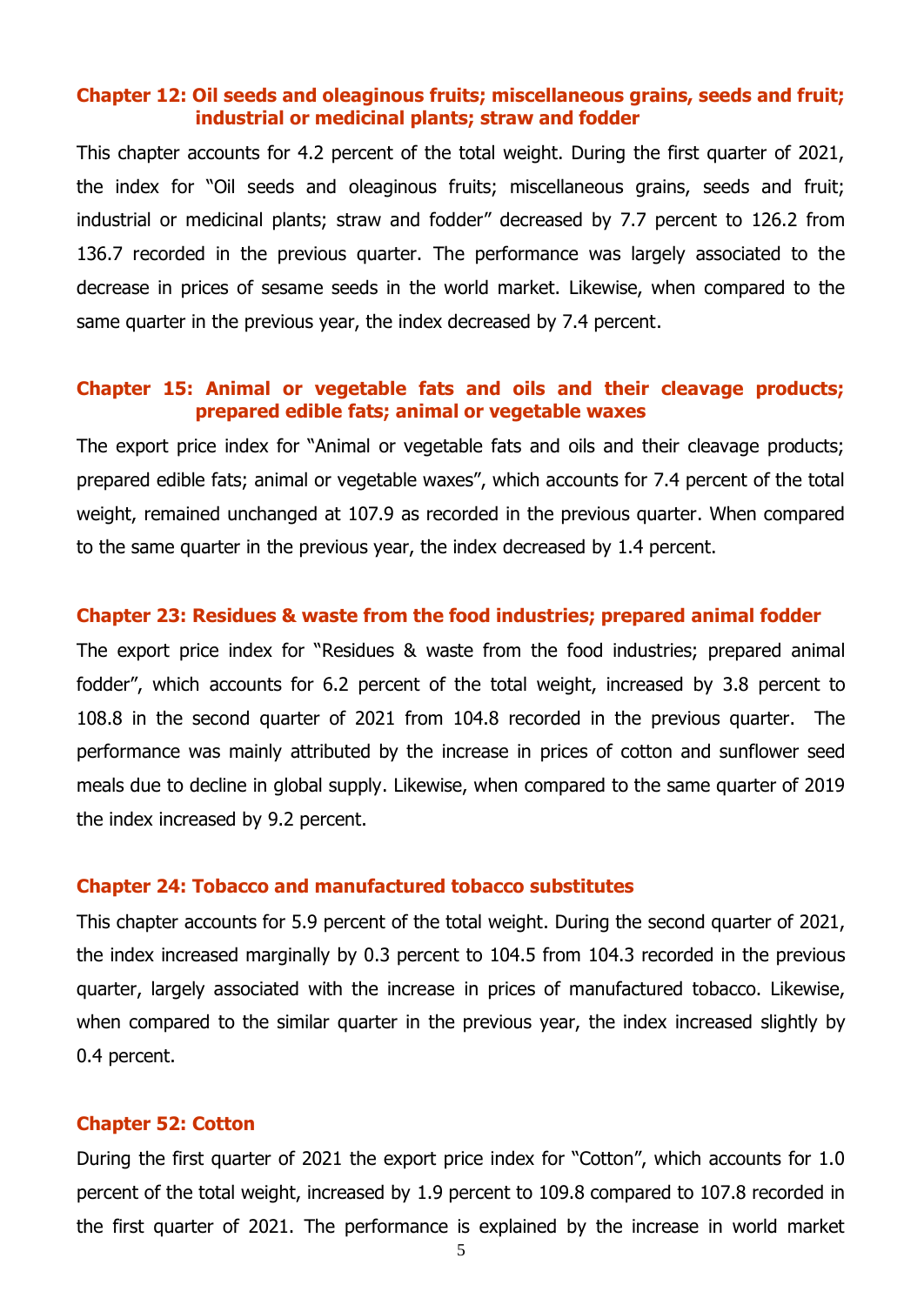prices of cotton owing to lower supplies as a result of reduced plantings in the United States of America (USA), India and Pakistan. Similarly, when compared with the same quarter in the preceding year the index increased by 8.4 percent.

### **Chapter 56: Wadding, felt & nonwoven; yarns; twine, cordage, etc**

This chapter contributed 4.9 percent of the total weight of exported commodities. During the first quarter of 2021 "Wadding, felt & nonwoven; yarns; twine, cordage, etc" increased slightly by 0.3 percent to 107.3 from 106.9 recorded in the previous quarter, largely associated with the increase in world market prices of sisal yarn. Likewise, when compared to the same quarter in the previous year, the index increased by 3.6 percent.

### **Chapter 70: Glass and glassware**

During the second quarter of 2021, the export price index for "Glass and glassware", which accounts for 2.2 percent of the total weight increased by 1.1 percent to 118.3 from 117.0 recorded in the preceeding quarter. The performance is explained by the increase in world market prices of empty bottles. Likewise, when compared to the similar quarter in the previous year, the index increased by 7.5 percent.

### **Chapter 71: Natural/cultured pearls, precious stones and metals, coin etc**

The export price index for "Natural/cultured pearls, precious stones and metals, coin etc", which account for 28.9 percent of the total weight of exported commodities increased slightly by 0.4 percent to 138.4 in the second quarter of 2021 from 137.9 recorded in the previous quarter. The performance was mainly associated in the increase in the world-market price of gold. Likewise, when compared to the same quarter of 2020 the index increased by 10.1 percent.

### **Import Price Index**

#### **Structure of the MPI**

The MPI covers 14 chapters out of 99 chapters, namely; (i) Cereals, (ii) Animal fats and oil & their cleavage product, (iii) Mineral fuels, oils and product of their distillation, (iv) Pharmaceutical products, (v) Fertilizers, (vi) Miscellaneous chemical products, (vii) Plastics and articles thereof, (viii) Rubber and articles thereof, (ix) Iron and steel, (x) Articles of iron and steel, (xi) Nuclear reactors, boilers, machinery and machinery appliance, parts, (xii)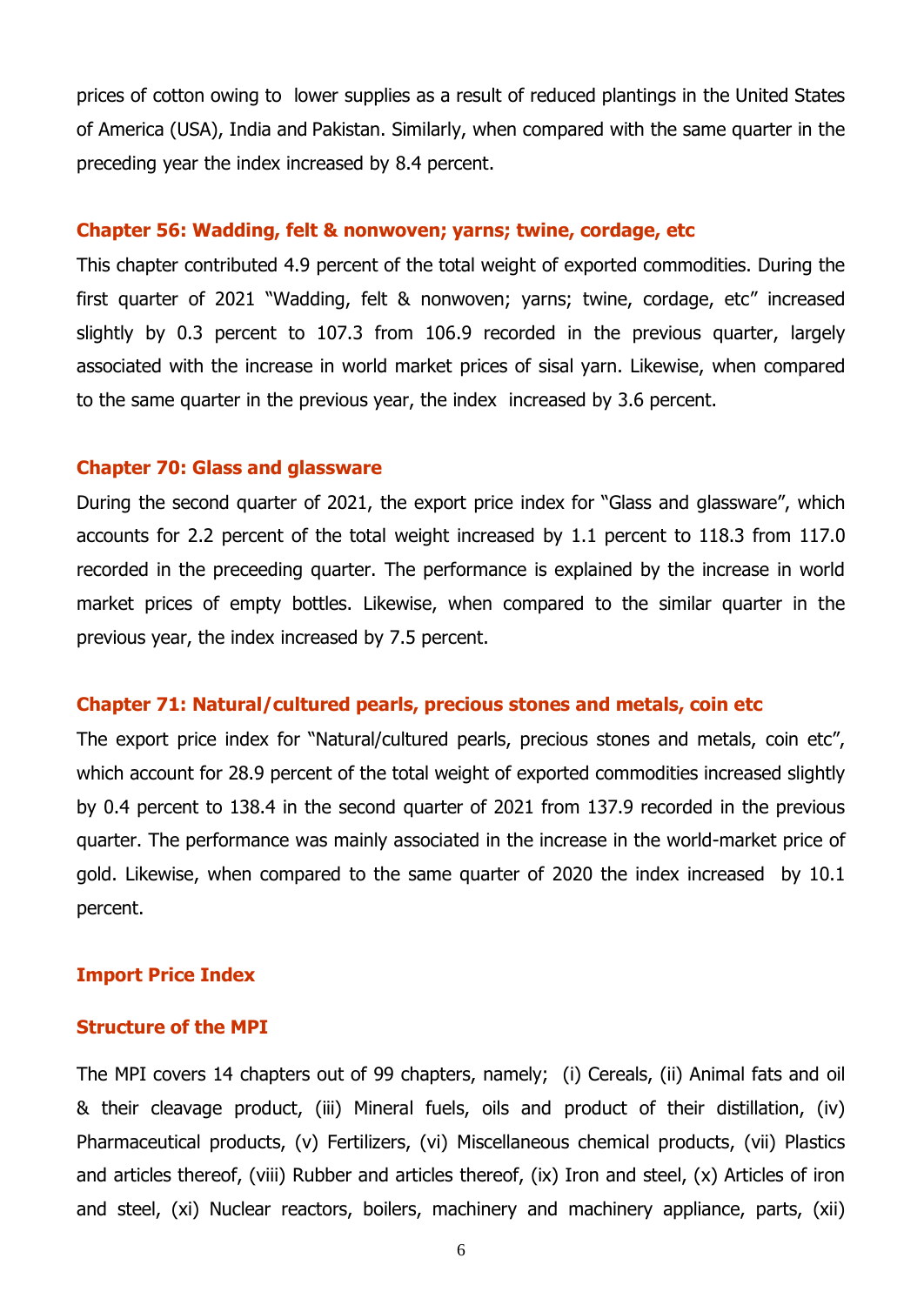Electrical machinery equipments parts thereof; sound recorder etc, (xiii) Vehicles other than railway/transport way roll-stock, parts and accessories and (xiv) Optical, photo, cine, meas, checking, precision, etc. The sampled fourteen chapters constitute 80 percent of total value of imports aggregated from 2014 to 2016.

# **Quarterly Import Price Index**

The overall Import Price Index for the second quarter of 2021 increased by 1.2 percent to 103.1 from 101.9 recorded in the first quarter, mainly due to higher prices of iron, steel and petroleum products. Likewise, when compared to the same quarter of 2020, the index increased by 6.3 percent (**Table 2**).

| <b>HS</b><br><b>Code</b> | <b>Description</b>                                  | Weight | Q2 2020 | Q3 2020 | Q4 2020 | Q1 2020 | Q2 2021 | % Change<br><b>Previous</b><br><b>Quarter</b> | % Change<br>same<br><b>Quarter</b><br>last year |
|--------------------------|-----------------------------------------------------|--------|---------|---------|---------|---------|---------|-----------------------------------------------|-------------------------------------------------|
| <b>Overall</b>           |                                                     | 100.0  | 96.9    | 98.0    | 98.3    | 101.9   | 103.1   | $1.2$                                         | 6.3                                             |
| 10                       | Cereals                                             | 4.1    | 109.9   | 106.9   | 110.3   | 119.0   | 120.1   | 0.9                                           | 9.3                                             |
| 15                       | Animal/veg fats & oil & their cleavage product      | 4.2    | 98.0    | 98.2    | 98.3    | 98.3    | 98.3    | 0.0                                           | 0.3                                             |
| 27                       | Mineral fuels, oils & product of their distillation | 21.7   | 56.0    | 69.3    | 68.9    | 83.7    | 87.5    | 4.6                                           | 56.3                                            |
| 30                       | Pharmaceutical products                             | 5.2    | 103.7   | 103.9   | 104.6   | 104.7   | 104.7   | 0.0                                           | 1.0                                             |
| 31                       | Fertilisers                                         | 1.8    | 102.4   | 103.2   | 103.8   | 107.1   | 109.5   | 2.2                                           | 6.9                                             |
| 38                       | Miscellaneous chemical products                     | 2.0    | 90.9    | 88.8    | 89.3    | 97.8    | 96.9    | $-0.9$                                        | 6.7                                             |
| 39                       | Plastics and articles thereof                       | 6.2    | 92.2    | 93.9    | 96.1    | 104.2   | 109.7   | 5.3                                           | 19.0                                            |
| 40                       | Rubber and articles thereof                         | 2.8    | 100.1   | 103.5   | 98.3    | 96.4    | 93.2    | $-3.3$                                        | $-6.9$                                          |
| 72                       | Iron and steel                                      | 5.3    | 87.1    | 84.5    | 82.6    | 84.1    | 88.9    | 5.7                                           | 2.1                                             |
| 73                       | Articles of iron and steel                          | 4.0    | 104.5   | 105.4   | 105.4   | 107.8   | 107.8   | 0.0                                           | 3.2                                             |
| 84                       | Nuclear reactors, boilers, mchy & mech applia       | 15.2   | 116.1   | 116.0   | 117.4   | 117.1   | 117.7   | 0.5                                           | 1.5                                             |
| 85                       | Electrical mchy equip parts thereof; sound rec      | 10.9   | 103.6   | 104.4   | 107.2   | 108.1   | 108.7   | 0.5                                           | 5.0                                             |
| 87                       | Vehicles o/t railw/tranw rool-stock, pts & acce     | 14.4   | 102.0   | 102.8   | 103.5   | 106.9   | 109.5   | 2.4                                           | 7.3                                             |
| 90                       | Optical, photo, cine, meas, checking, pred          | 2.1    | 90.6    | 90.9    | 90.8    | 91.4    | 90.6    | $-0.8$                                        | 0.0                                             |

# **Table 2: Quarterly Import Price Indices by Chapter (Q4 2017= 100)**

1=January-March, Q2=April-June, Q3=July-September, Q4=October-December

### **Sub indices by Chapter**

This section analyses movements of import price indices for each chapter.

# **Chapter 10: Cereals**

This chapter accounts for 4.1 percent of the total weight. During the second quarter of 2021, the import price index for "Cereals" increased slightly by 0.9 percent to 120.1 from 119.0 recorded in the previous quarter, largely associated with the increase in world-market prices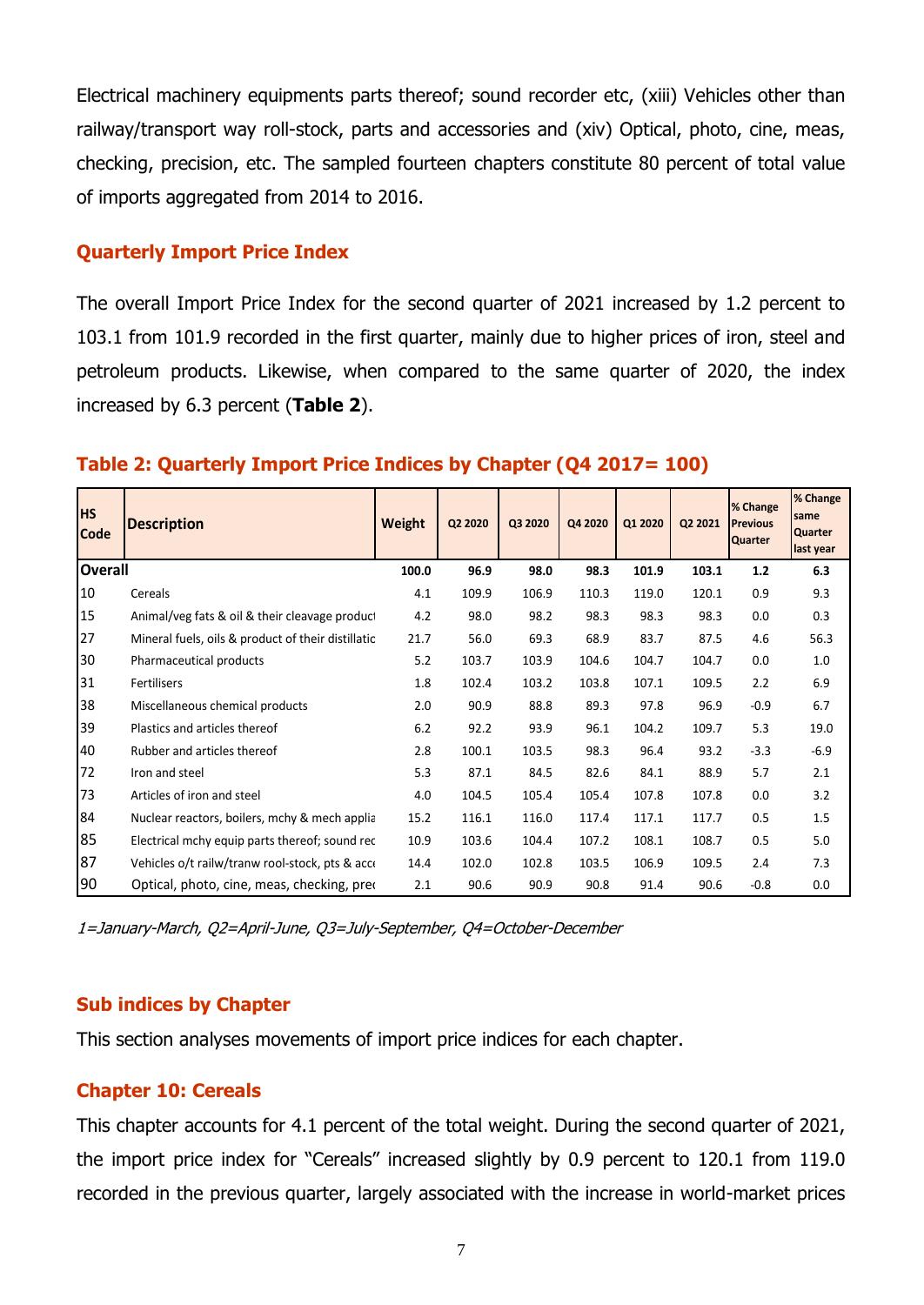of wheat. Likewise, when compared to the same quarter in the previous year the index increased by 9.3 percent.

### **Chapter 15: Animal fats and oil and their cleavage product**

This chapter contributes 4.2 percent of the total weight of the imported commodities. During the second quarter of 2021, the index remained unchanged at 98.3. When compared to the same quarter in the preceding year, the index increased slightly by 0.3 percent.

### **Chapter 27: Mineral fuels, oils and product of their distillation**

During the second quarter of 2021, import price index for "Mineral fuels, oils and product of their distillation" which contributes 21.7 percent to the total weight of the imported commodities increased by 4.6 percent to 87.5 from 83.7 recorded in the first quarter. The performance was largely attributed by the increase in imports prices of petroleum products in the global market. However, when compared to the similar quarter of 2020 the index increased by 56.3 percent.

### **Chapter 30: Pharmaceutical products**

The index for "Pharmaceutical products" which represent about 5.2 percent of the total weight remained unchanged at 104.7 in the second quarter of 2021. When compared to the same quarter in the previous year, the index increased by 1.0 percent.

### **Chapter 31: Fertilizers**

The index for "Fertilizers" which accounts for 1.8 percent of the total weight of the imported commodities index increased by 2.2 percent to 109.5 in the second quarter of 2021 from 107.1 recorded in the previous quarter. The performance was largely driven by increase in world market prices of fertilizers, driven by strong demand and higher input costs. Likewise, when compared to the same quarter in the previous year the index increased by 6.9 percent.

### **Chapter 38: Miscellaneous chemical products**

The index for "Miscellaneous chemical products" which accounts for 2.0 percent of the total weight decreased slightly by 0.9 percent in the second quarter of 2021 to 96.9 from 97.8 recorded in the first quarter. However, when compared to the similar quarter last year, the index increased by 6.7 percent.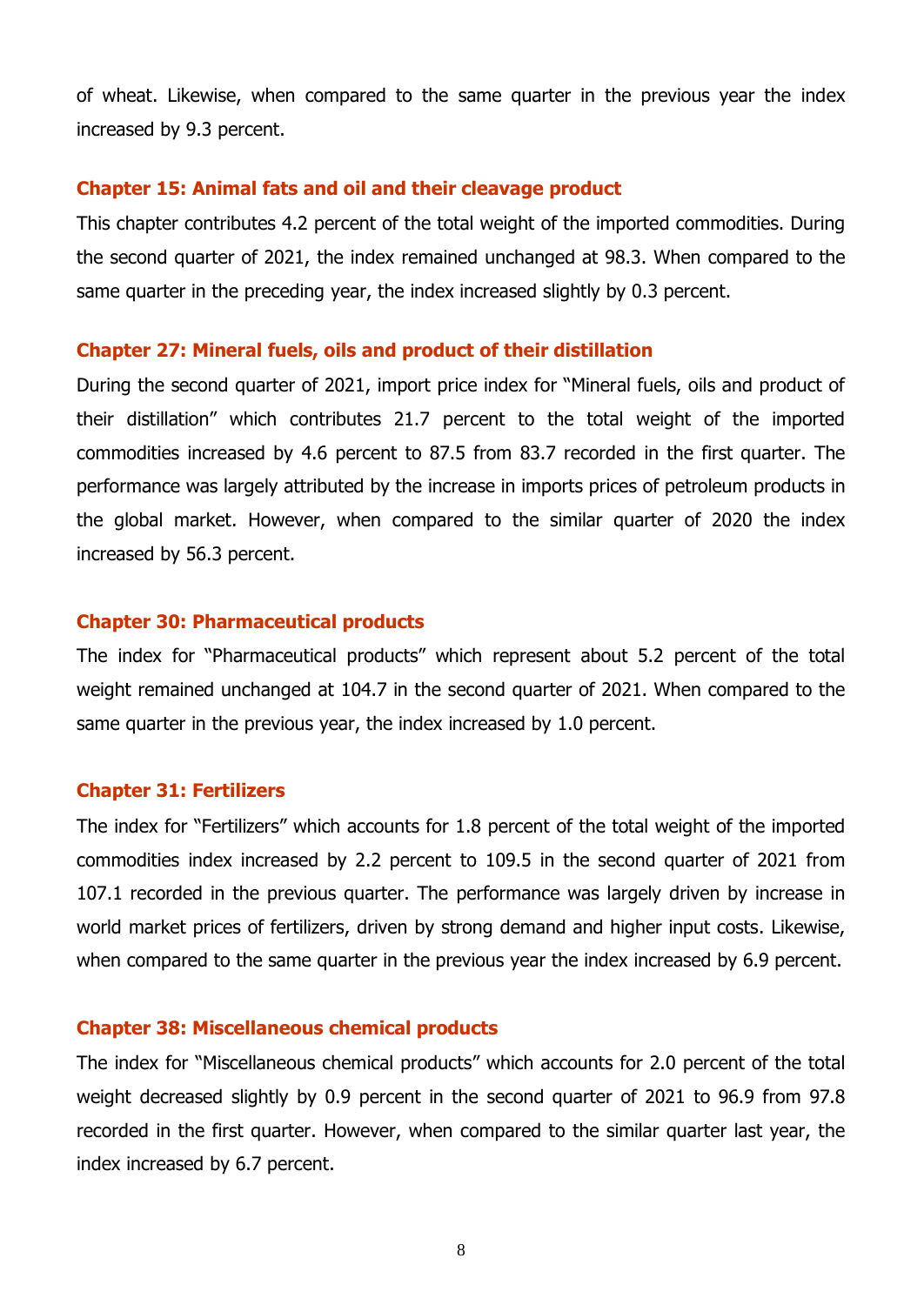### **Chapter 39: Plastics and articles thereof**

This chapter contributes 6.2 percent to the total weight of imported commodities. The index increased by 5.3 percent to 109.7 in the second quarter of 2021 from 104.2 recorded in the previous quarter. The performance was mainly driven by the increase in the prices of plastic raw materials. Likewise, when compared to the corresponding quarter in 2020, the index increased by 19.0 percent.

#### **Chapter 40: Rubber and articles thereof**

In the second quarter of 2021, the index for "Rubber and articles thereof" which contributes 2.8 percent to the total weight of imported commodities, decreased by 3.3 percent to 93.2 from 96.4 recorded in the first quarter. The performance was largely attributed by the decrease in prices of tyres. Similarly, when compared to the same quarter in the previous year the index decreased slightly by 6.9 percent.

### **Chapter 72: Iron and steel**

During the second quarter of 2021, the index for "Iron and steel", which accounts for 5.3 percent of the total weight, increased by 5.7 percent to 88.9 from 84.1 recorded in the first quarter. This was largely attributed by the increase in prices of hot rolled steel sheets in coils. Likewise, the index increased by 2.1 percent when compared to the similar quarter of 2020.

### **Chapter 73: Articles of iron and steel**

This chapter contributes 4.0 percent of the total weight. During the second quarter of 2021, the index for "Articles of iron and steel" remained at 107.8. When compared to the same quarter in 2020, the index increased by 3.2 percent.

# **Chapter 84: Nuclear reactors, boilers, machinery and mechanical appliance and parts**

The index for "Boilers, machinery and machinery appliance" which accounts for 15.2 percent of total weight of imported commodities increased slightly by 0.5 percent to 117.7 in the second quarter of 2021 from 117.1 recorded in the previous quarter. Likewise, when compared with the corresponding quarter of 2020 the index increased by 1.5 percent.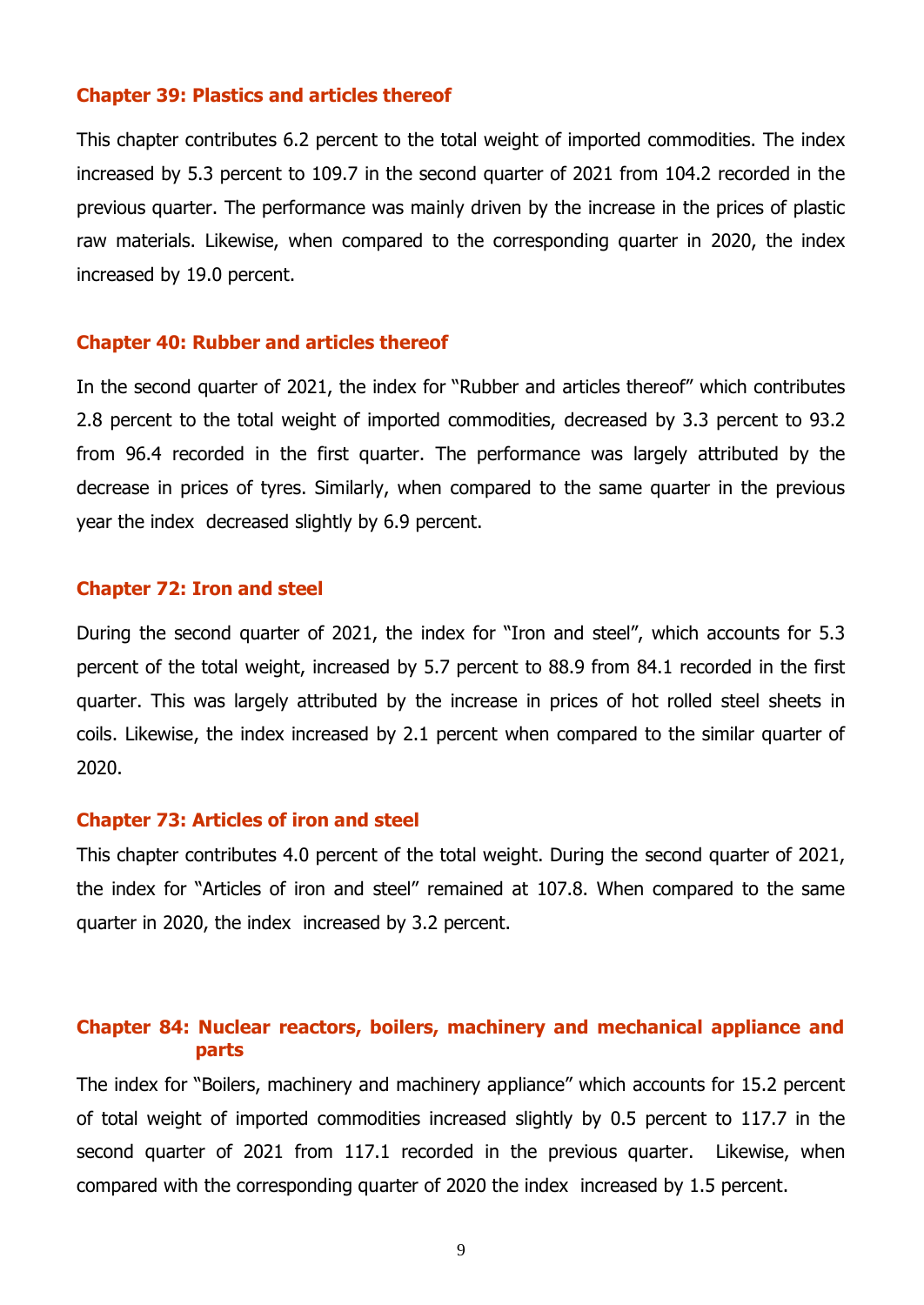# **Chapter 85: Electrical machinery equipment and parts thereof**

The index for "Electrical machinery equipment and parts thereof", which accounts for 10.8 percent of the total weight, increased slightly by 0.5 percent to 108.7 in the second quarter of 2021 from 108.1 attained in the previous quarter. Likewise, when compared to the same quarter in 2020, the index increased by 5.0 percent.

### **Chapter 87: Vehicles other than railway/transport ways roll-stock**

The index for "Vehicles other than railway/transport ways roll-stock" which accounts for 14.4 percent of total weight increased by 2.4 percent to 109.5 in the second quarter of 2021 from 106.9 recorded in the previous quarter. The performance was largely explained by the increase in prices of various brands of motor vehicles and trucks. Likewise, when compared to the same quarter in the previous year the index increased by 7.3 percent.

# **Chapter 90: Optical, photo, cine, meas, checking, precision, etc**

This chapter accounts for 2.1 percent of the total weight. During the second quarter of 2021, the index decreased slightly by 0.8 percent to 90.6 from 91.4 recorded in the previous quarter. When compared to the similar quarter last year, the index remained unchanged.

# **Terms of Trade**

The Terms of Trade Index is the ratio of Export Price Index to Import Price Index. Export Price Index was mostly influenced by world market prices of frozen fillet and nile perch, while Imports Price Index was driven by prices of iron, steel and petroleum products. Overall, during the second quarter of 2021, Terms of Trade remained favourable though decreased by 0.4 points to 106.1 from 106.5 recorded in the first quarter (**Table 3**).

|                | 2019  |                |       |       |       | 2020  | 2021           |       |                |                |  |  |
|----------------|-------|----------------|-------|-------|-------|-------|----------------|-------|----------------|----------------|--|--|
| <b>Indices</b> | Q1    | Q <sub>2</sub> | Q3    | Q4    | Q1    | Q2    | Q <sub>3</sub> | Q4    | Q <sub>1</sub> | Q <sub>2</sub> |  |  |
| <b>EXPI</b>    | 103   | 104.8          | 104.1 | 103.3 | 104.1 | 104.2 | 106.2          | 105.9 | 108.5          | 109.4          |  |  |
| <b>MPI</b>     | 101.2 | 102.3          | 102.2 | 101.2 | 100   | 96.9  | 98             | 98.3  | 101.9          | 103.1          |  |  |
| <b>TOT</b>     | 101.8 | 102.4          | 101.9 | 102.1 | 104.1 | 107.5 | 108.4          | 107.7 | 106.5          | 106.1          |  |  |

### **Table 3: Quarterly Terms of Trade (Q4 2017 = 100)**

#### **Note;**

Q1=January-March, Q2=April-June, Q3=July-September, Q4=October-December XPI = Export Price Index MPI = Import Price Index ToT = Terms of Trade